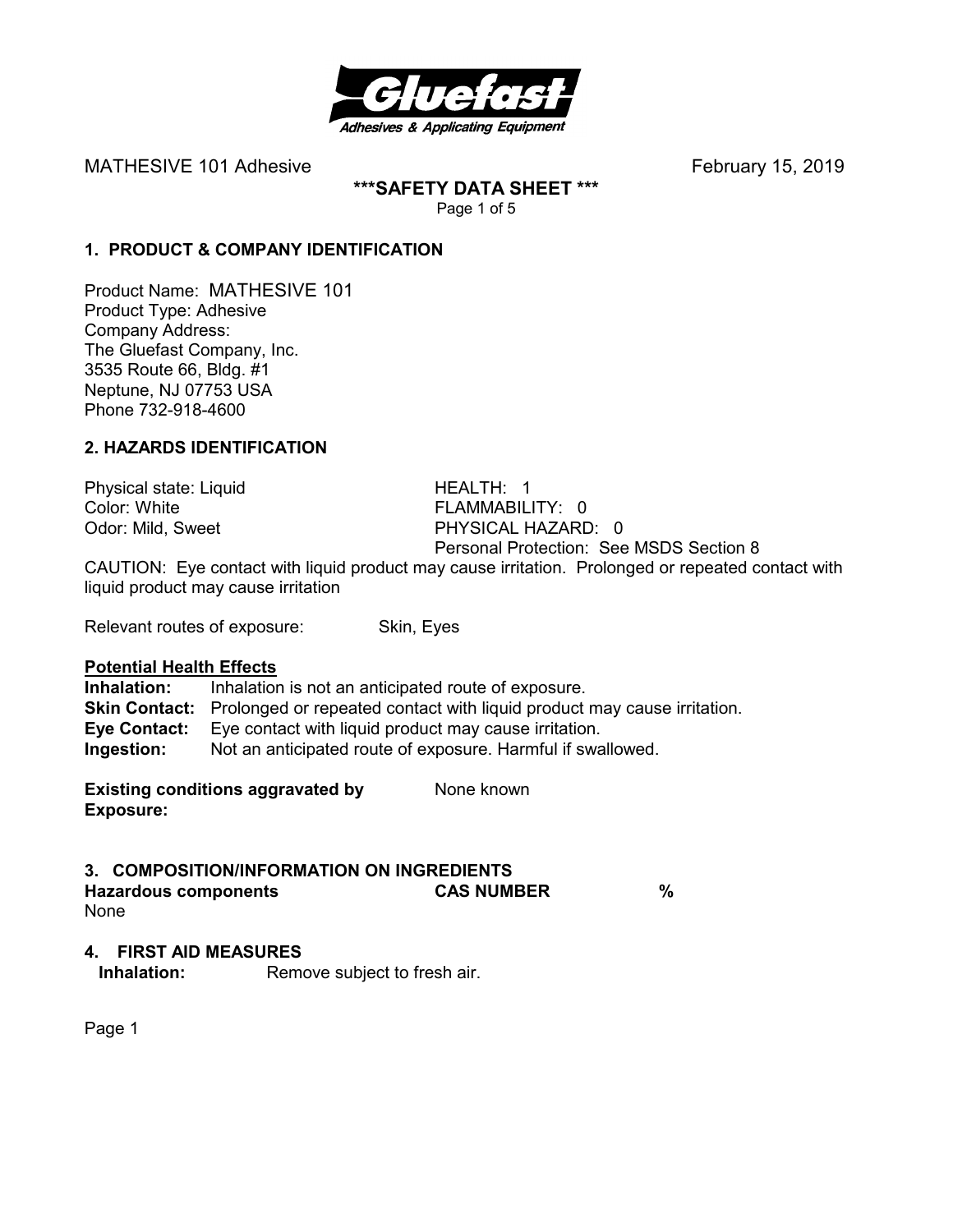

# **\*\*\*SAFETY DATA SHEET \*\*\***

Page 2 of 5

| <b>Skin contact:</b> | Wash affected area with soap and water. Launder contaminated clothing before                                                                           |
|----------------------|--------------------------------------------------------------------------------------------------------------------------------------------------------|
|                      | reuse.                                                                                                                                                 |
| Eye contact:         | Wash effected area with soap and water for 15 minutes. Consult a physician if<br>irritation persists.                                                  |
| Ingestion:           | If person can swallow, give one glass of water or milk. Do not induce vomiting.<br>Get immediate medical attention. Never give anything by mouth to an |

unconscious person.

| <b>5. FIRE FIGHTING MEASURES</b>      |                                                                                                                                       |
|---------------------------------------|---------------------------------------------------------------------------------------------------------------------------------------|
| <b>Flash point:</b>                   | Non-flammable                                                                                                                         |
| Auto ignition temperature:            | Not applicable                                                                                                                        |
| Flammable/Explosive limits - lower:   | Not applicable                                                                                                                        |
| Flammable/Explosive limits - upper:   | Not applicable                                                                                                                        |
| <b>Extinguishing media:</b>           | Non-flammable in liquid state; use water spray, foam, dry<br>chemical or carbon dioxide on dried product.                             |
| Special firefighting procedures:      | Persons exposed to products of combustion should wear<br>self-contained breathing apparatus and full protective<br>equipment.         |
| Unusual fire or explosion hazards:    | There is the possibility of pressure build-up in closed<br>containers when heated. Water spray may be used to cool<br>the containers. |
| <b>Hazardous combustion products:</b> | Incomplete combustion can yield low molecular weight<br>hydrocarbons, carbon monoxide, nitrogen compounds.                            |

#### **6. ACCIDENTAL RELEASE MEASURES**

Use personal protection recommended in Section 8, isolate the hazard area and deny entry to unnecessary and unprotected personnel.

| <b>Environmental precautions:</b> | Dispose of in an approved landfill. Consult the state, local<br>or provincial authorities and your local waste vendor for<br>more restrictive requirements.           |
|-----------------------------------|-----------------------------------------------------------------------------------------------------------------------------------------------------------------------|
| <b>Clean-up methods:</b>          | Dike if necessary, contain spill with inert absorbent and<br>transfer to containers for disposal. Keep spilled product<br>out of sewers, watersheds or water systems. |
| 7. HANDLING AND STORAGE           |                                                                                                                                                                       |
| Handling:                         | Store at room temperature. Rotate stock using oldest<br>material first.                                                                                               |
| Storage:                          | Shelf life is twelve months. KEEP FROM FREEZING.                                                                                                                      |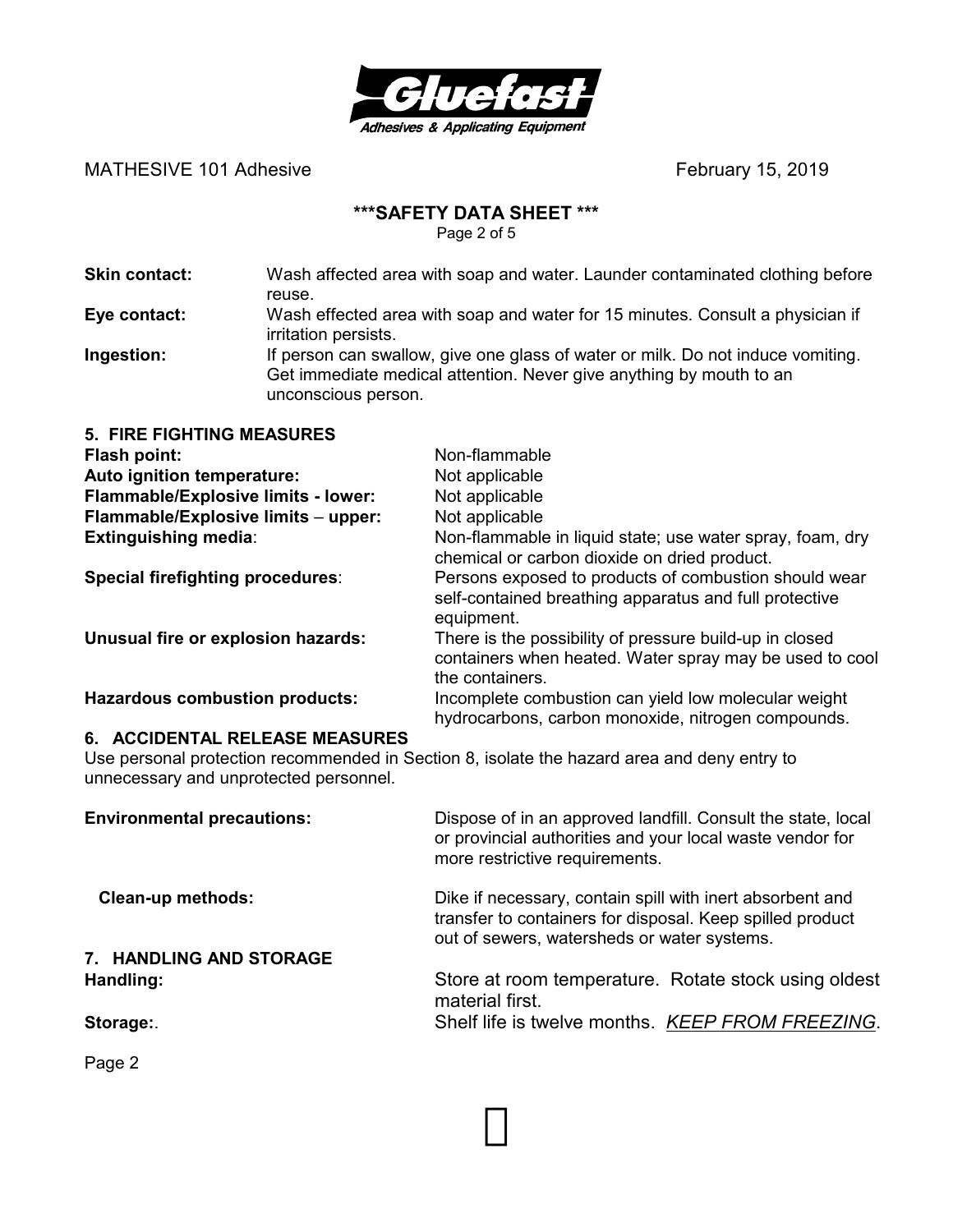

**Hazardous components ACGIH TLV OSHA PEL AIHA WEEL OTHER** 

#### **\*\*\*SAFETY DATA SHEET \*\*\***  Page 3 of 5

#### **8. EXPOSURE CONTROLS/PERSONAL PROTECTION**

**Employers should complete an assessment of all workplaces to determine the need for, and selection of, proper exposure controls and protective equipment for each task performed.**<br> **RACGIH TLV** OSHA PEL AIHA WEEL OTHE

| None                                    | None                          | None                                 | None                                                      | None |
|-----------------------------------------|-------------------------------|--------------------------------------|-----------------------------------------------------------|------|
|                                         |                               |                                      |                                                           |      |
| <b>Engineering controls:</b>            | General dilution ventilation. |                                      |                                                           |      |
| <b>Respiratory protection:</b>          |                               |                                      | Not normally required. Use NIOSH/MSHA approved            |      |
|                                         |                               | respirator If conditions continue.   |                                                           |      |
| <b>Eyeface protection:</b>              |                               |                                      | Wear safety goggles to reduce the potential for eye       |      |
|                                         |                               |                                      | contact; chemical safety goggles are appropriate if       |      |
|                                         |                               |                                      | splashing or dusting is likely. Have eye washes available |      |
|                                         |                               | where eye contact can occur.         |                                                           |      |
| <b>Skin protection:</b>                 |                               |                                      | Prevent prolonged or repeated contact by using rubber     |      |
|                                         |                               |                                      | gloves and appropriate protective clothing. Launder       |      |
|                                         |                               | contaminating clothing before reuse. |                                                           |      |
| 9. PHYSICAL AND CHEMICAL PROPERTIES     |                               |                                      |                                                           |      |
| <b>Physical state:</b>                  | Liquid                        |                                      |                                                           |      |
| Color:                                  | white                         |                                      |                                                           |      |
| Odor:                                   | Mild, sweet                   |                                      |                                                           |      |
| <b>Odor threshold:</b>                  | Not established               |                                      |                                                           |      |
| Ph:                                     | $7.0 - 7.5$                   |                                      |                                                           |      |
| <b>Vapor Pressure:</b>                  | Not established               |                                      |                                                           |      |
| <b>Boiling Point/range:</b>             | Greater than 200F (93C)       |                                      |                                                           |      |
| <b>Melting Point/range:</b>             | Not established               |                                      |                                                           |      |
| Specific gravity:                       | 1.1                           |                                      |                                                           |      |
| Vapor density:                          | Not established               |                                      |                                                           |      |
| <b>Flash Point:</b>                     | Non-flammable                 |                                      |                                                           |      |
| Flammable/Explosive limits - lower:     | Not applicable                |                                      |                                                           |      |
| Flammable/Explosive limits - upper:     | Not applicable                |                                      |                                                           |      |
| <b>Autoignition temperature:</b>        | Not applicable                |                                      |                                                           |      |
| <b>Evaporation rate:</b>                | Not established               |                                      |                                                           |      |
| <b>Solubility in water:</b>             | Not established               |                                      |                                                           |      |
| Partition coefficient (n-octanol/water) | Not established               |                                      |                                                           |      |
| <b>VOC content:</b>                     | 4g VOC/liter                  |                                      |                                                           |      |
|                                         |                               |                                      |                                                           |      |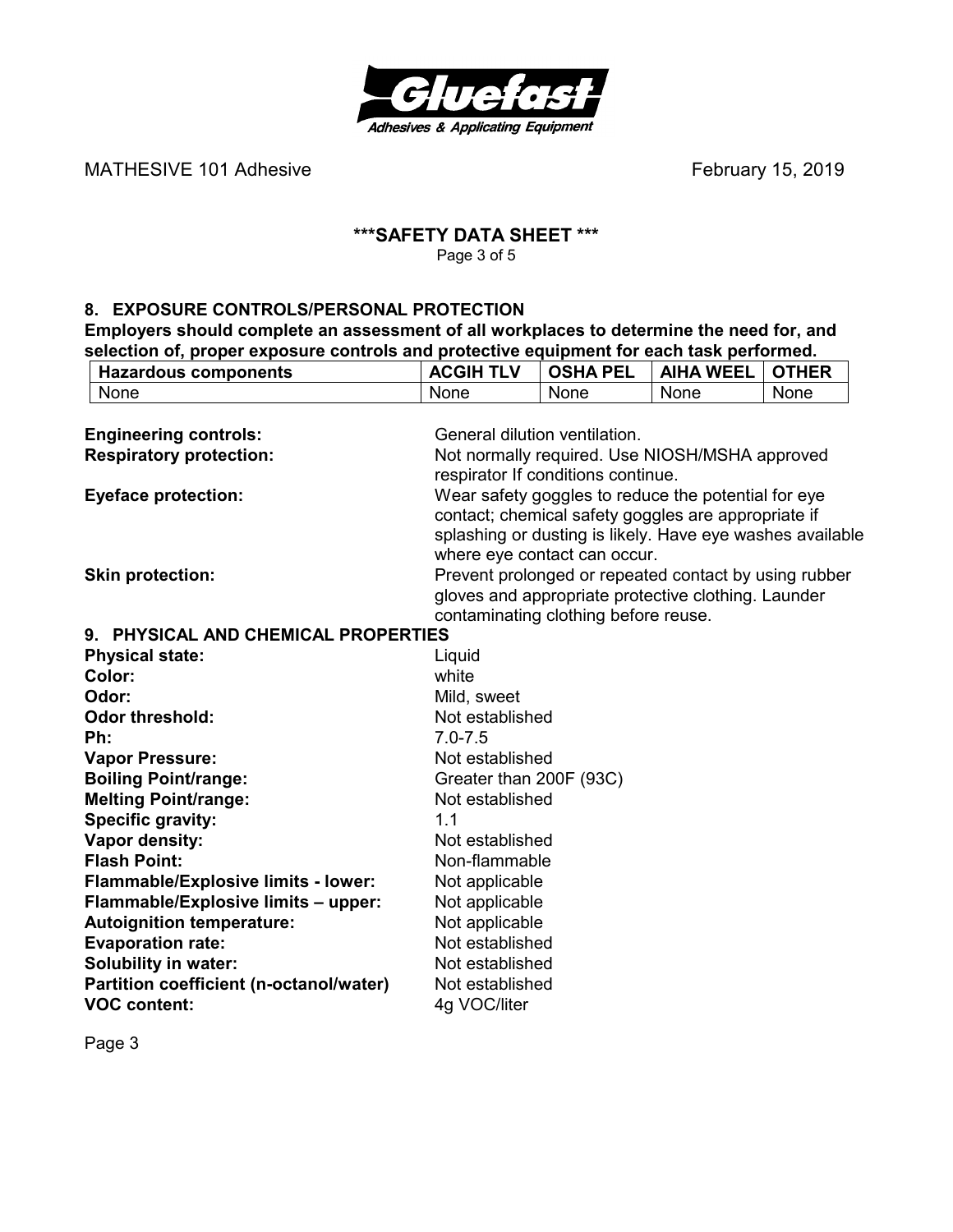

# **\*\*\*SAFETY DATA SHEET \*\*\***

Page 4 of 5

#### **10. STABILITY AND REACTIVITY**

| Stability                        | <b>Stable</b>               |
|----------------------------------|-----------------------------|
| Hazardous reactions:             | Will not occur.             |
| Hazardous decomposition products | Nitrogen compounds          |
|                                  |                             |
|                                  |                             |
| Incompatible materials:          | Not established             |
| Conditions to avoid:             | <b>Extreme temperatures</b> |

#### **11. TOXICOLOGICAL INFORMATION**

| <b>Hazardous components</b> |             | NTB Carcinogen   IARC Carcinogen | <b>OSHA Carcinogen</b><br>(Specifically Regulated) |
|-----------------------------|-------------|----------------------------------|----------------------------------------------------|
| None                        | <b>None</b> | None                             | None                                               |
|                             |             |                                  |                                                    |
| <b>Hazardous components</b> |             | <b>Health Effects/</b>           |                                                    |
|                             |             | <b>Target Organs</b>             |                                                    |
| None                        |             | None                             |                                                    |

#### **12. ECOLOGICAL INFORMATION**

Ecological information: Not available

#### **13. DISPOSAL CONSIDERATIONS**

#### **Information provided is for unused product only.**

| vendor for more restrictive requirements. | Recommended method of disposal: | To the best of our knowledge, this product does not<br>meet the definition of hazardous waste under the U.S.<br>EPA Hazardous Waste Regulations 40 CFR 261.<br>Dispose of in an approved landfill. Consult the state,<br>local, or provincial authorities and your local waste |
|-------------------------------------------|---------------------------------|--------------------------------------------------------------------------------------------------------------------------------------------------------------------------------------------------------------------------------------------------------------------------------|
|-------------------------------------------|---------------------------------|--------------------------------------------------------------------------------------------------------------------------------------------------------------------------------------------------------------------------------------------------------------------------------|

Hazardous waste number:

#### **14. TRANSPORT INFORMATION**

U.S. Department of Transportation Ground (49 CFR)

| Proper shipping name:                                                                     | MAT101QT, MAT101GL, MAT101PL, MAT101DR       |
|-------------------------------------------------------------------------------------------|----------------------------------------------|
| Hazard class or division:                                                                 | None                                         |
| Identification number:                                                                    | <b>None</b>                                  |
| Packing group:                                                                            | Quart, Gallon, 5-gallon pail, 55 gallon drum |
| Product is not regulated, non hazardous and not restricted for transport by air or water. |                                              |